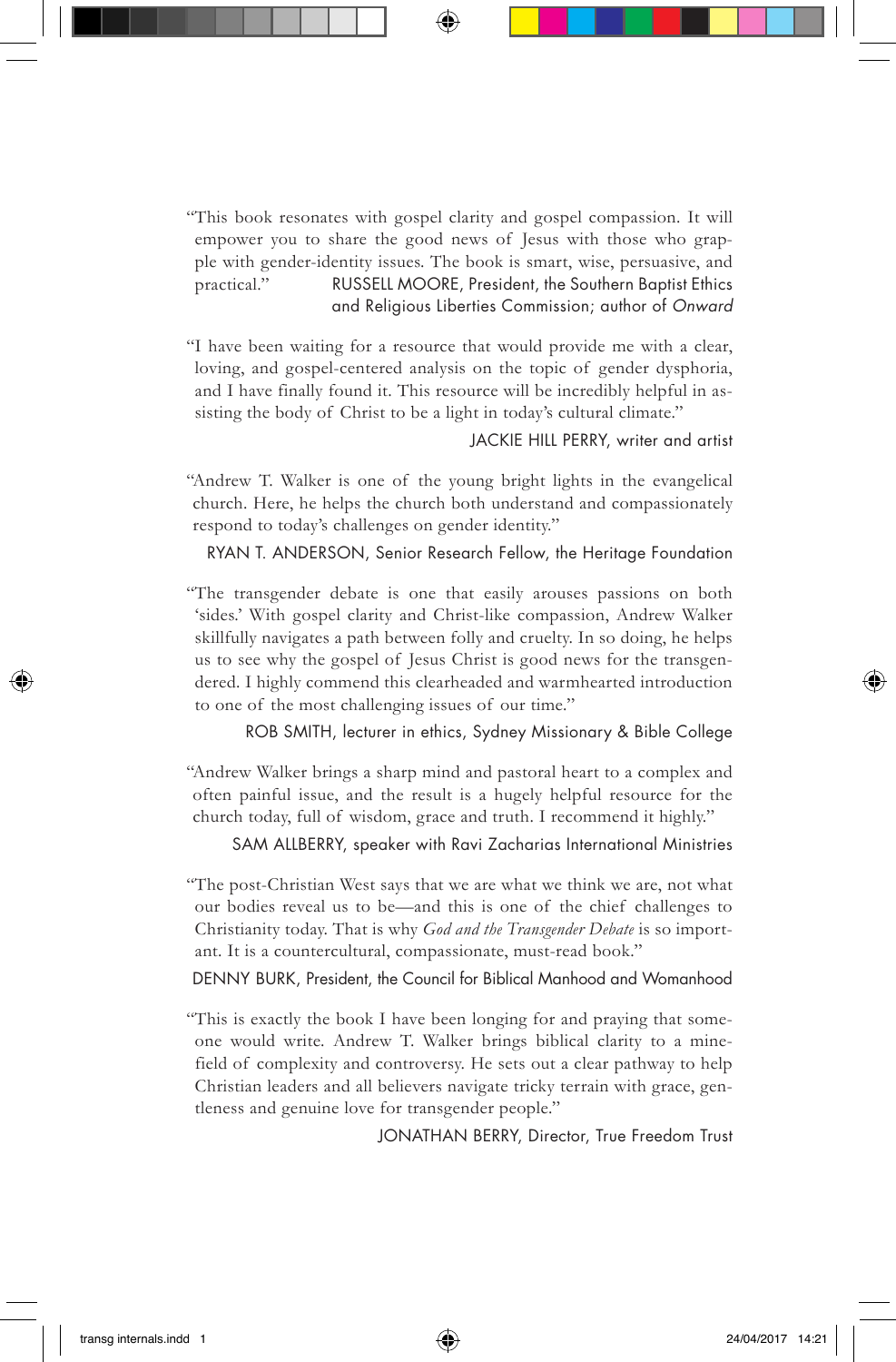"Walker has done what many could not. He has not only given the church a tool for greater understanding of this area, but has done so with grace, conviction, careful study and thought, and deep love for others. This is not only a timely book; it's a timeless resource for anyone desiring to serve and love their neighbor as themselves."

#### TRILLIA NEWBELL, author of *Enjoy* and *Fear and Faith*

"What should Christians think and say about those who feel their gender is out of line with their biological sex? Should we accept that or silently acquiesce? Andrew Walker rightly says no, but in a compassionate manner that recognizes the psychological struggles and the suffering of people who experience alienation from themselves as God made them."

#### ROBERT P. GEORGE, McCormick Professor of Jurisprudence, Princeton University

"Christians must begin to think and speak biblically, in truth and love, about this issue. Andrew Walker has provided a steady foundation from which the church can begin to grapple with this cultural shift."

#### KAREN SWALLOW PRIOR, author of *Fierce Convictions— The Extraordinary Life of Hannah More: Poet, Reformer, Abolitionist*

"This book combines an extraordinary range of attributes. It tackles a contemporary issue; it is marked by humanity and compassion; it respects the Bible; it is open and honest; it is full of Christ-like love; it is usefully practical; and it places the discussion in the context of the big picture of the Bible. It is a model for the open and sensitive discussion of many contemporary issues."

PETER ADAM, retired Principal of Ridley College, Melbourne, Australia

"This is an extremely important book, not just in Andrew Walker's practical treatment of the tricky and confusing topic of transgenderism, but in the very truthful and compassionate way he deals with it. This is really a book about how we love the gender-dysphoric person with the full grace and glorious truth of the gospel itself. It is a uniquely beautiful and very practical book. Absolutely 'Must-Read' material."

#### GLENN T. STANTON, Director of Family Formation Studies at Focus on the Family

"I am so pleased this excellent book has been published. Its biblical depth and sensitivity are well worth the price alone. The closing chapters are especially important regarding the role of the church, the effect on children and the resultant tough questions that arise."

COLIN BENNETT, Vice-Principal, Moorlands College, Hampshire, UK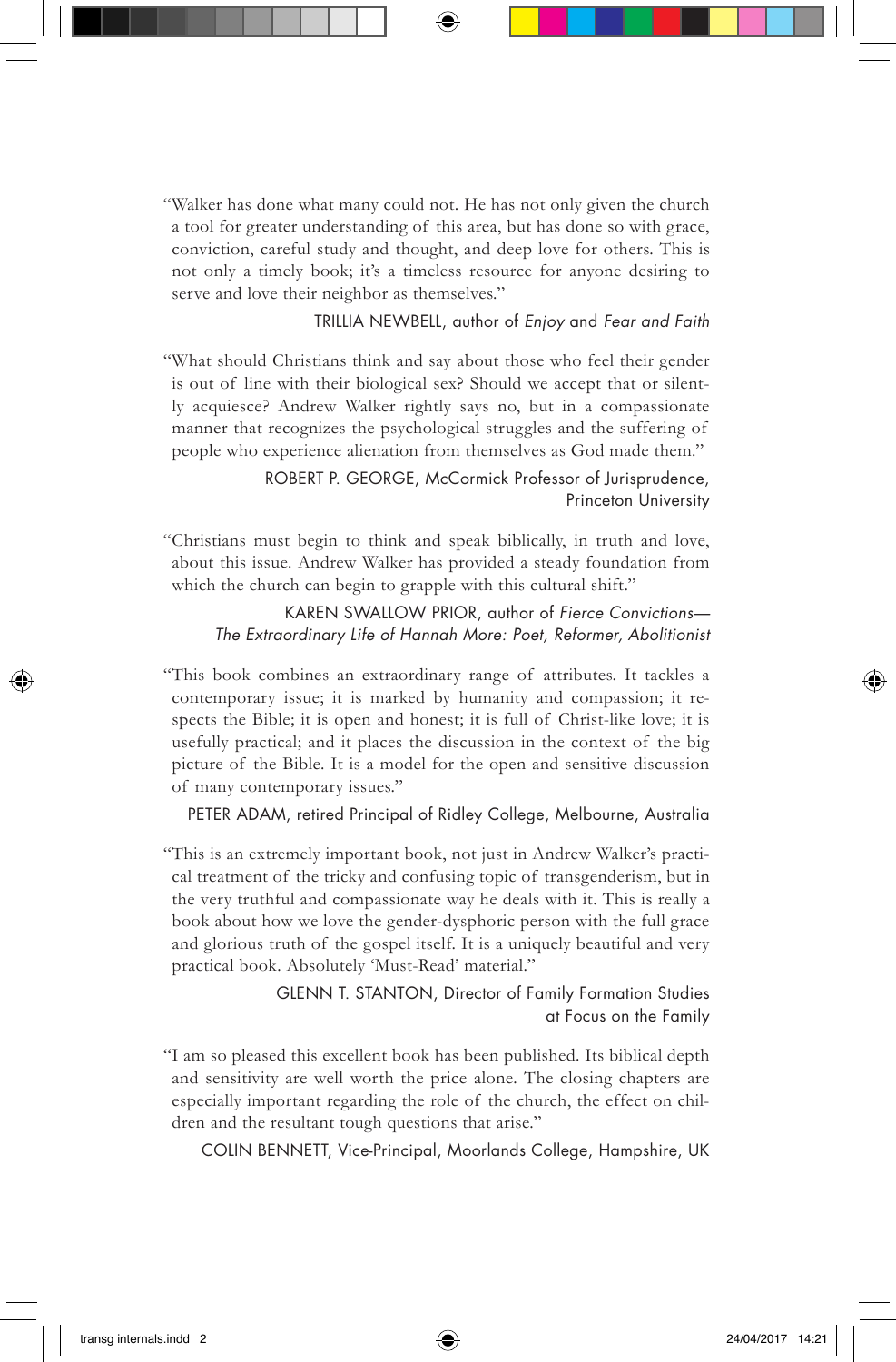"Gender-identity questions are among the most radical of our time—and the church is not prepared. Andrew T. Walker has thought deeply about these things, and is an invaluable guide for faithful Christians walking through the heat and confusion of this debate."

#### ROD DREHER, author of *The Benedict Option*

- "The Bible says to love your neighbor and to do unto others as you would have them do unto you. How can Christians love our transgender neighbors compassionately, without compromising our faith? Andrew Walker puts us on the right path." ERICK ERICKSON, Editor, *The Resurgent*
- "Andrew Walker's tender application of God's word to our muddled lives today should make this book one of the first places to turn for Christlike grace and truth as we seek to love all our neighbors as ourselves."

ED SHAW, author of *The Plausibility Problem*; co-founder of livingout.org

"This book puts the hand of the suffering into the hands of the Savior, and therefore, this is the book that I will put into the hands of parents struggling to know how God's word speaks into loving a child who struggles with gender-identity issues. In addition to its loving pastoral care and biblical family guidance, this book models how to discern the times, and to respond with Christian hope."

#### ROSARIA BUTTERFIELD, author of *Openness Unhindered* and *Secret Thoughts of an Unlikely Convert*

"Andrew T. Walker has written a book not about the debates but about people. It is clear, and clarifies matters in a way which will help us all."

#### PETER BARNES, Editor, *AP Magazine*, Australia

"Andrew Walker offers overdue clarity, compassion, and practical wisdom on one of the most difficult questions of our day. Along the way he demonstrates not only that we need not choose between truth and love, as we are often told, but that especially on these issues of human identity, we cannot. This is such an important book."

#### JOHN STONESTREET, President, the Colson Center for Christian Worldview

- "One of evangelicalism's brightest young stars helps us understand how the gospel can be good news, and how the church can be a faithful community, for somebody experiencing gender dysphoria. If you are looking for a one-stop resource for responding biblically to questions about transgender and gender fluidity, look no further."
	- BRUCE RILEY ASHFORD, Provost and Professor of Theology and Culture, Southeastern Baptist Theological Seminary; author of *Every Square Inch*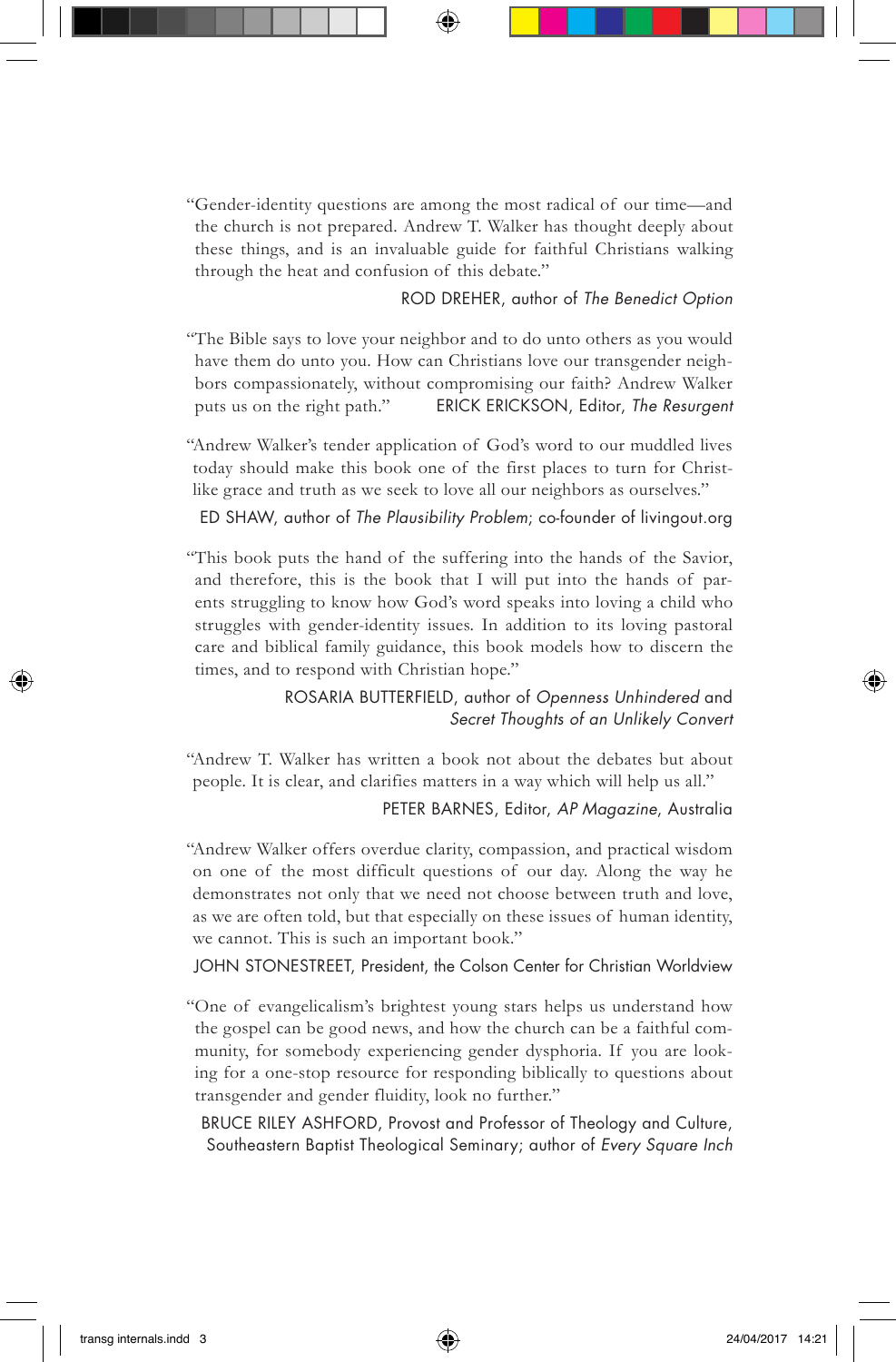"Topics like this require a mixture of compassion and clarity, and Andrew Walker writes with both. This is a hugely helpful introduction to a complex, controversial, and often painful subject."

#### ANDREW WILSON, Teaching Pastor, King's Church London; author of *The Life We Never Expected*

"Andrew Walker's short book deals well with the emotional issues surrounding this difficult area, and is a kind and clear lesson in how to respond with godly love and wisdom. This book will help us all to care and counsel well."

#### SIMON MANCHESTER, Senior Minister, St Thomas North Sydney

"We need an extra measure of wisdom and an extra measure of compassion in walking with people who struggle with their gender identity. Andrew Walker demonstrates the kind of wisdom and compassion we will need in the days ahead." TREVIN WAX, author of *This Is Our Time*

"This is both a resource for and a challenge to the church: a challenge to be compassionate, convictional and gracious communities where those suffering with gender dysphoria find hope in the gospel, grace in God's promises, and willing fellow travelers for the hard journey home."

> DARREN MIDDLETON, Convener, PCV Church and Nation Committee, Australia

"Andrew Walker writes on a tough subject with courage and compassion. This is the book Christians need to read to cut through the politicallycorrect noise and get to the heart of one of the most contentious issues of our time." DAVID FRENCH, Senior Fellow, National Review Institute

"Andrew Walker has given us a much-needed resource for understanding the questions around transgender issues. With clarity and gentleness, he calls us back to a biblical vision of humanity, creation, and gender, and invites us to see fidelity to that vision as the most loving way we can engage with a confused world."

MIKE COSPER, Founder of Harbor Media; author of *The Stories We Tell*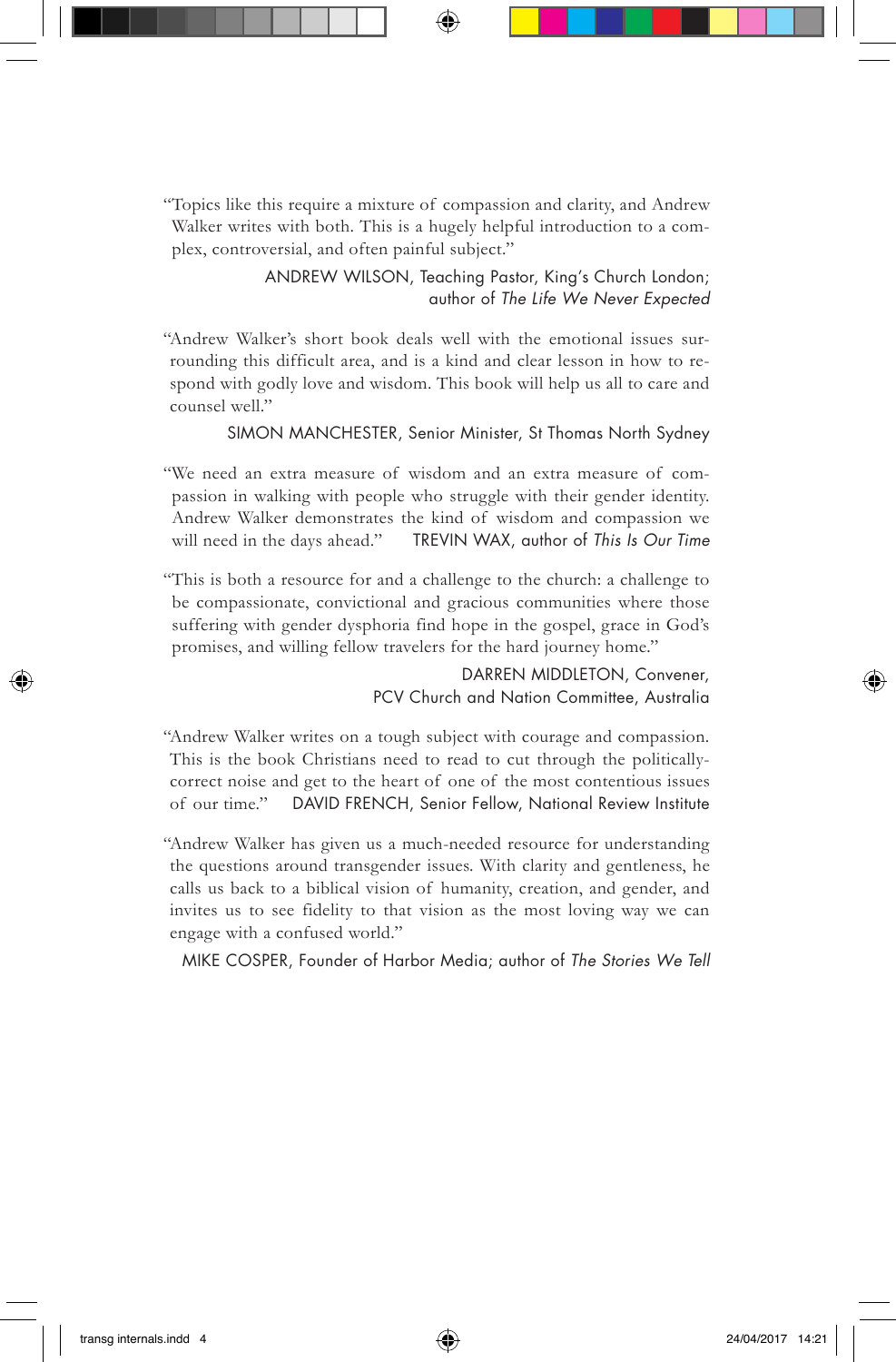### Andrew T. Walker



*and the*

# DEBATE TRANSGENDER

What Does the Bible Actually Say About Gender Identity?

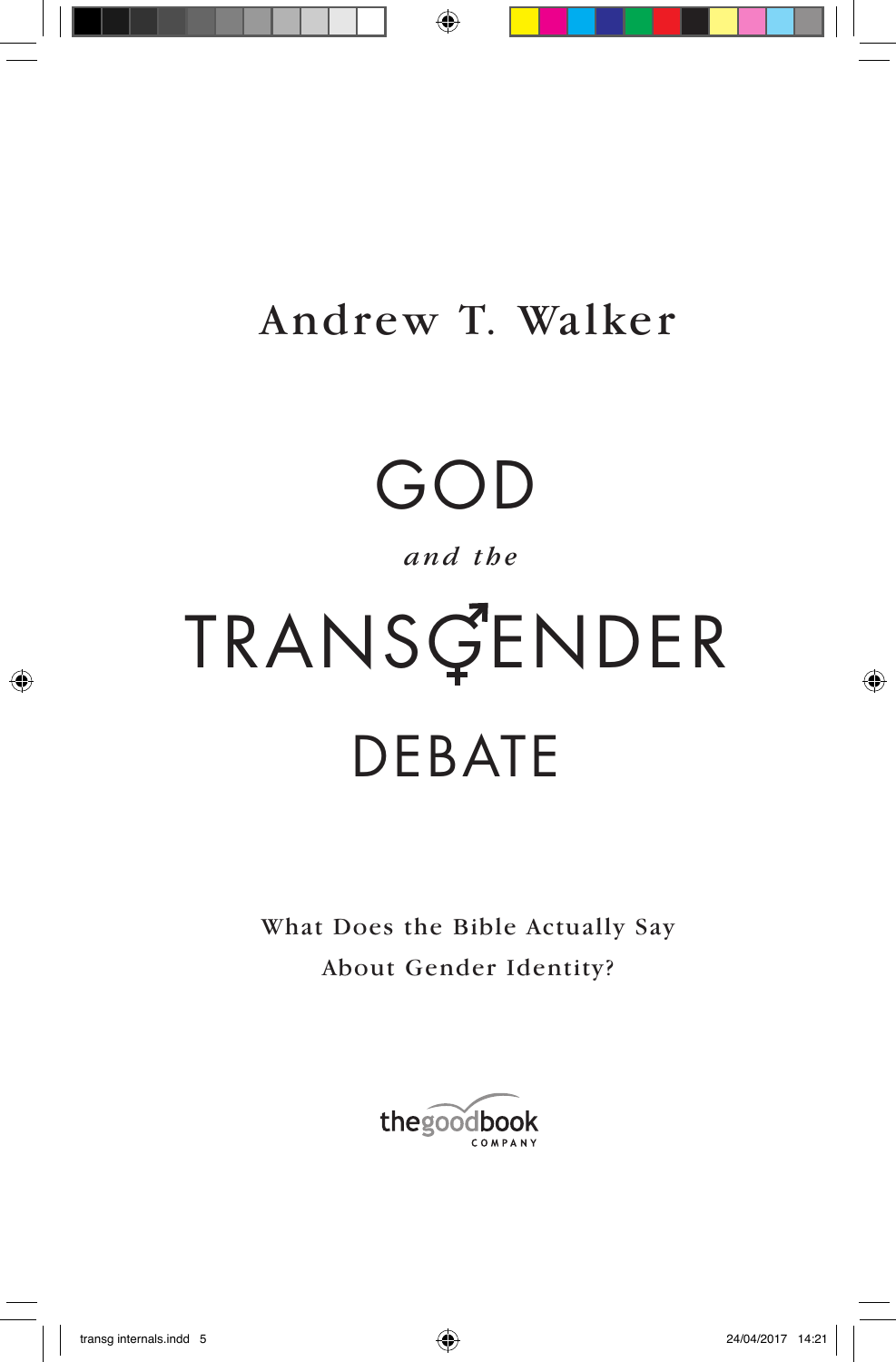*To Matt and Carey Murphy, who have taught both my family and their community what it means joyfully to follow Christ in broken bodies amid a broken creation.*

God and the Transgender Debate: What Does the Bible Actually Say About Gender Identity? © Andrew Walker, 2017

Published by: The Good Book Company

Tel (US): 866 244 2165 Tel (UK): 0333 123 0880 Email (US): info@thegoodbook.com Email (UK): info@thegoodbook.co.uk

Websites: North America: www.thegoodbook.com UK: www.thegoodbook.co.uk Australia: www.thegoodbook.com.au New Zealand: www.thegoodbook.co.nz



Unless otherwise indicated, Scripture quotations are from The Holy Bible, English Standard Version (ESV), copyright © 2001 by Crossway, a publishing ministry of Good News Publishers. Used by permission. All rights reserved.

All rights reserved. Except as may be permitted by the Copyright Act, no part of this publication may be reproduced in any form or by any means without prior permission from the publisher.

ISBN: 9781784981785 | Printed in Denmark

Design by André Parker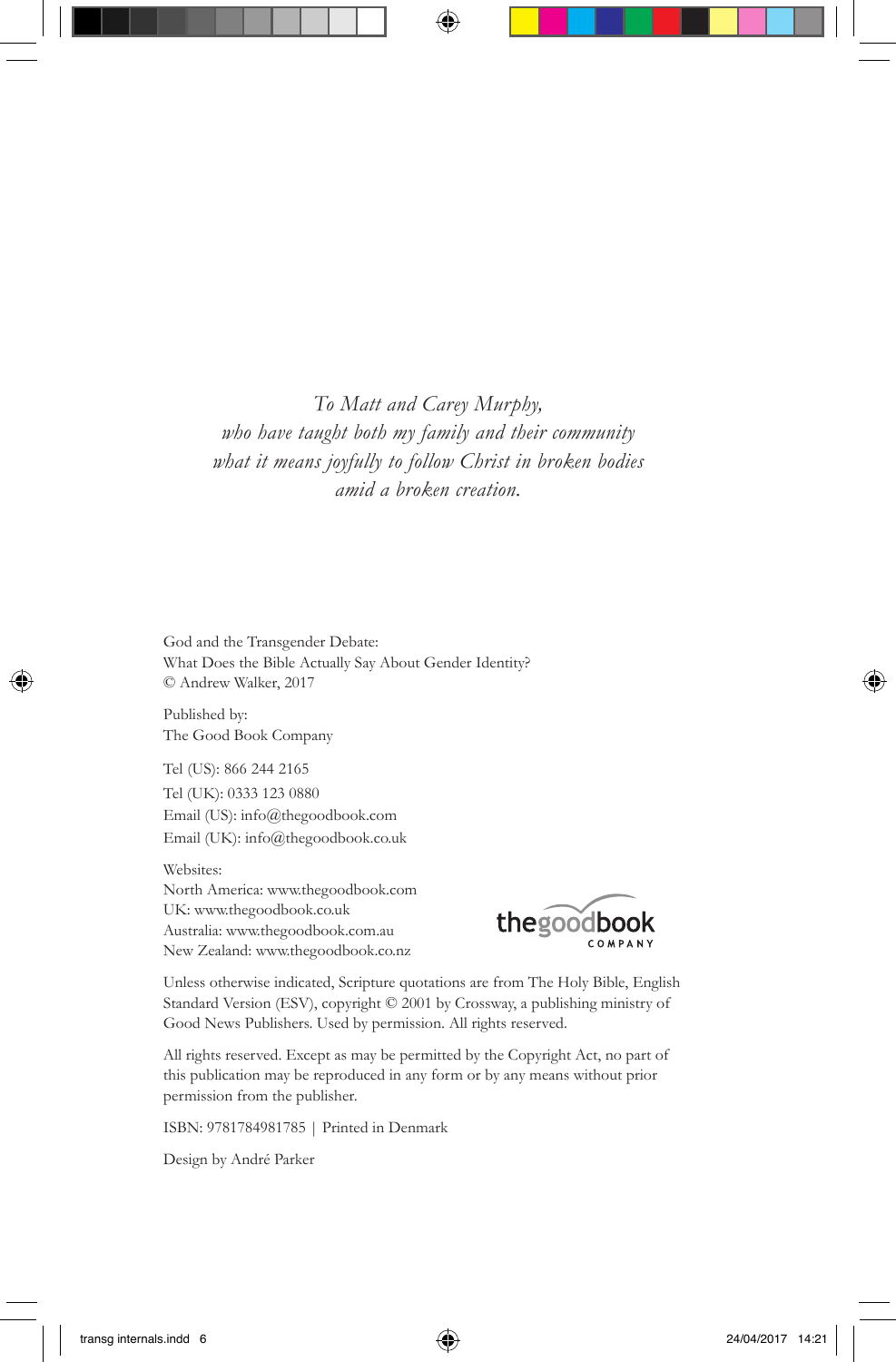# CONTENTS

| Foreword                      | 9   |
|-------------------------------|-----|
| 1: He Had Compassion          | 13  |
| 2: How We Got to Where We Are | 19  |
| 3: The Language               | 29  |
| 4: On Making a Decision       | 37  |
| 5: Well-Designed              | 47  |
| 6: Beauty and Brokenness      | 61  |
| 7: A Better Future            | 79  |
| 8: Love Your Neighbor         | 93  |
| 9: No Easy Paths              | 107 |
| 10: Challenging the Church    | 121 |
| 11: Speaking to Children      | 133 |
| 12: Tough Questions           | 145 |
| 13: Open Hands                | 161 |
| Appendix                      | 165 |
| Acknowledgments               | 173 |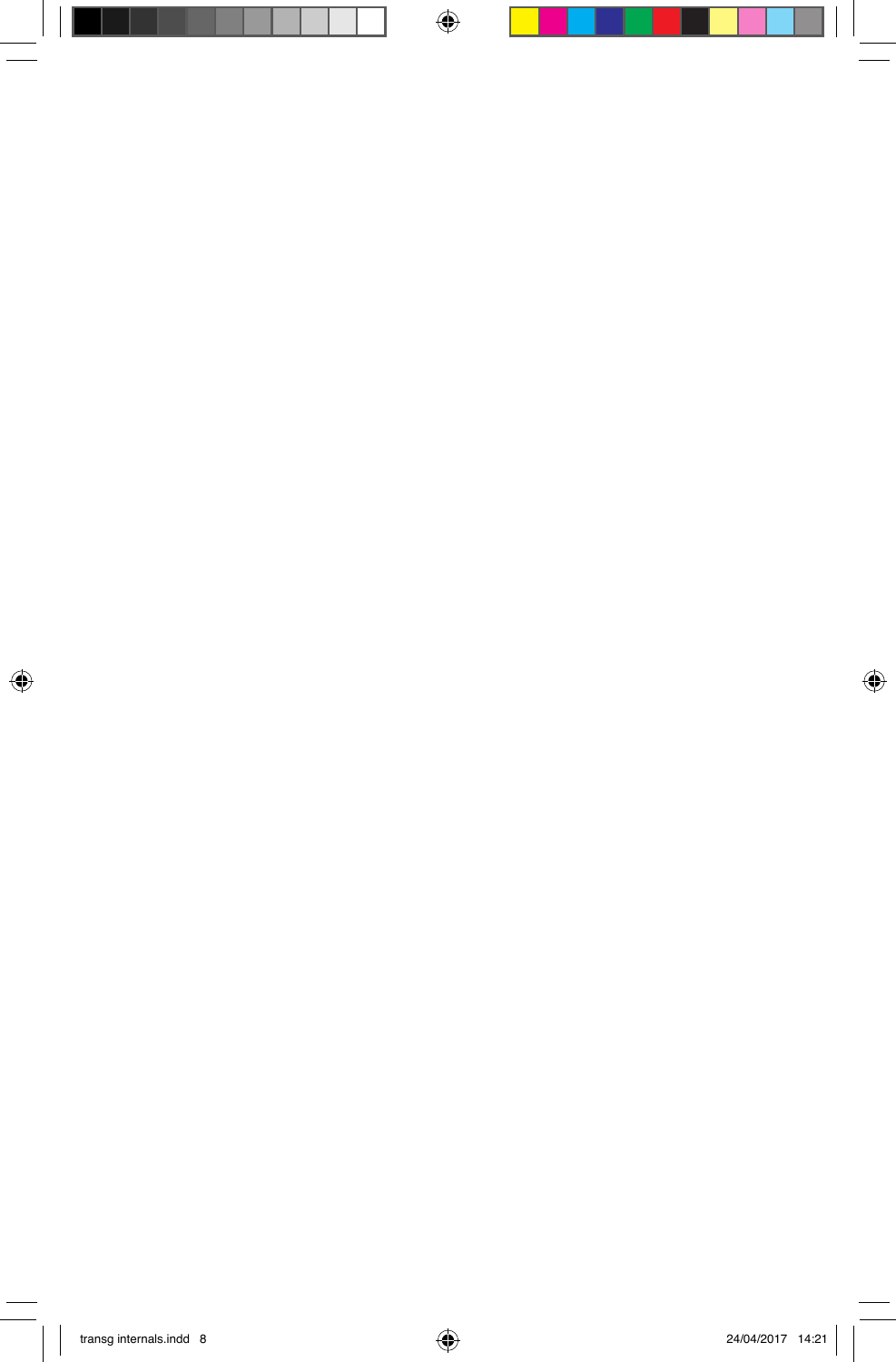### FOREWORD

*Dr R. Albert Mohler, Jr.*

The Christian church in the West now faces a set of challenges that exceeds anything it has experienced in the past. The sexual revolution is fundamentally restructuring our culture's collective understanding of family, society, and the very meaning of life.

These challenges would be vexing enough for any generation. But the contours of our current challenge have to be understood as part of a larger project which is affecting every square inch of society. This revolution, like all revolutions, takes few prisoners. In other words, it demands total acceptance of its revolutionary claims and the affirmation of its aims. This is the problem now faced by Christians who are committed to uncompromising faithfulness to the Bible as the word of God, and to the gospel as the only message of salvation.

The crisis this revolution poses to the church of Jesus Christ is tantamount to the sort of theological challenges posed by the Trinitarian and Christological controversies of the early church, the Pelagian controversy faced by Augustine, or even the theological challenges faced by the Reformers themselves. In each of these controversies, the true church understood that it could not embrace any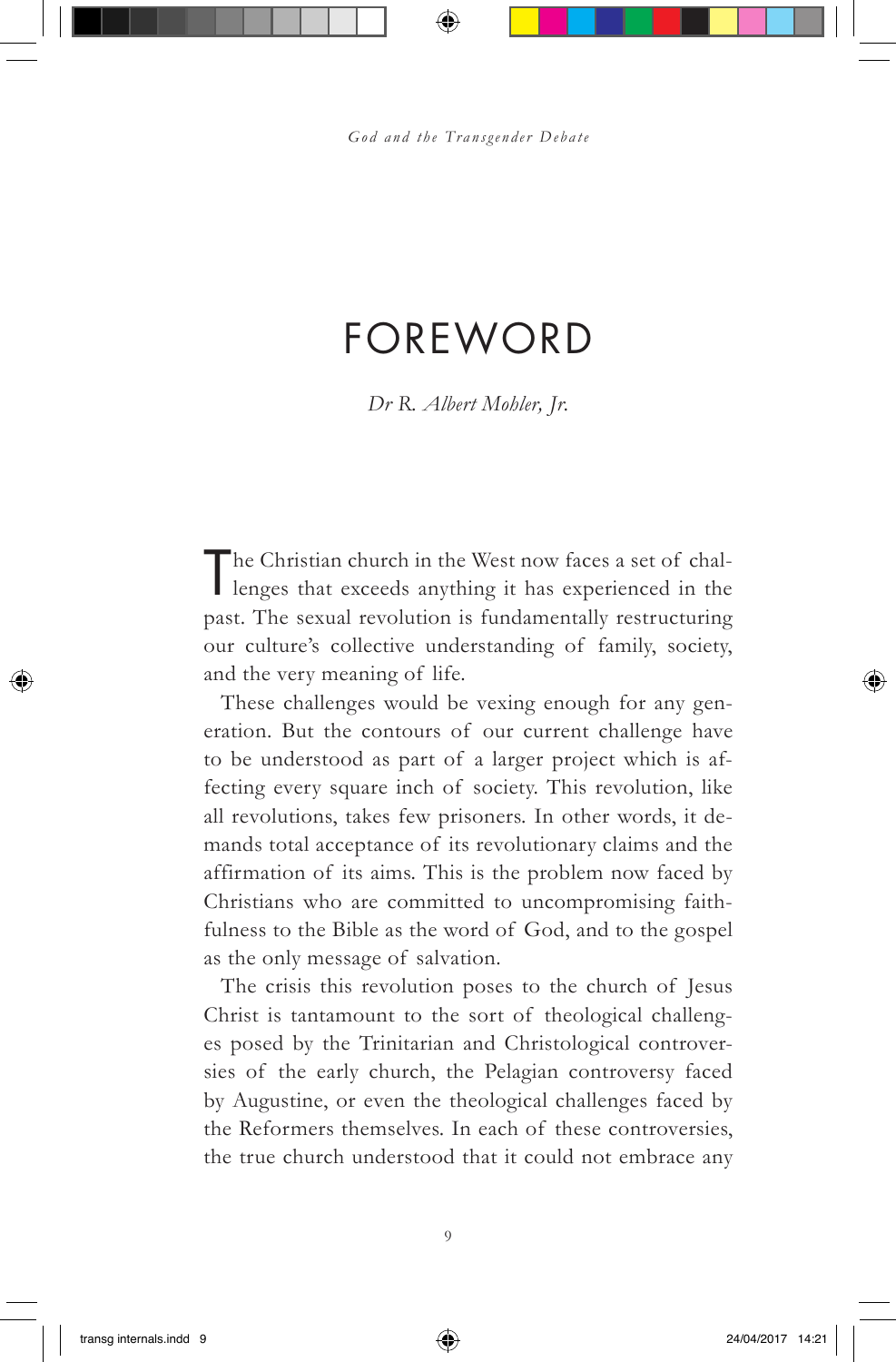theological conviction which might undermine the central truths of the gospel. Even in the face of stiff cultural and political opposition, the faithful church has always recognized its call to hold fast to the faith once for all delivered to the saints (Jude 1 v 3).

Even more than the movement for the normalization of homosexuality, the transgender revolution challenges the most basic structures of society. Transgenderism disagrees with thousands of years of consensus regarding gender and human identity shared by almost every culture, including those not influenced by Christian morality. Now, for instance, some preschools in Europe prohibit the use of gendered pronouns, eradicating terms such as "girl" and "boy" from the schools' idiom. This example is one among many demonstrating why the transgender revolution raises questions that we cannot possibly avoid.

Moreover, the transgender revolution represents one of the most difficult pastoral challenges that churches in this generation will face. Just as churches include many people struggling with same-sex attraction, churches will be ministering to men and women struggling with gender confusion. This kind of confusion concerns the very core of our being, and cannot be pushed to the periphery of our consciousness. Our gender identity is fundamental to our self-knowledge. A biblical response to the transgender revolution will require the church to develop new skills of compassion and understanding as we encounter persons, both inside and outside our congregations, who are struggling.

The ideological assumptions driving the transgender revolution did not even exist until very recently. This revolution required certain epistemological and moral shifts in order for it to emerge as legitimate. Transgenderism is birthed out of Western society's challenges to the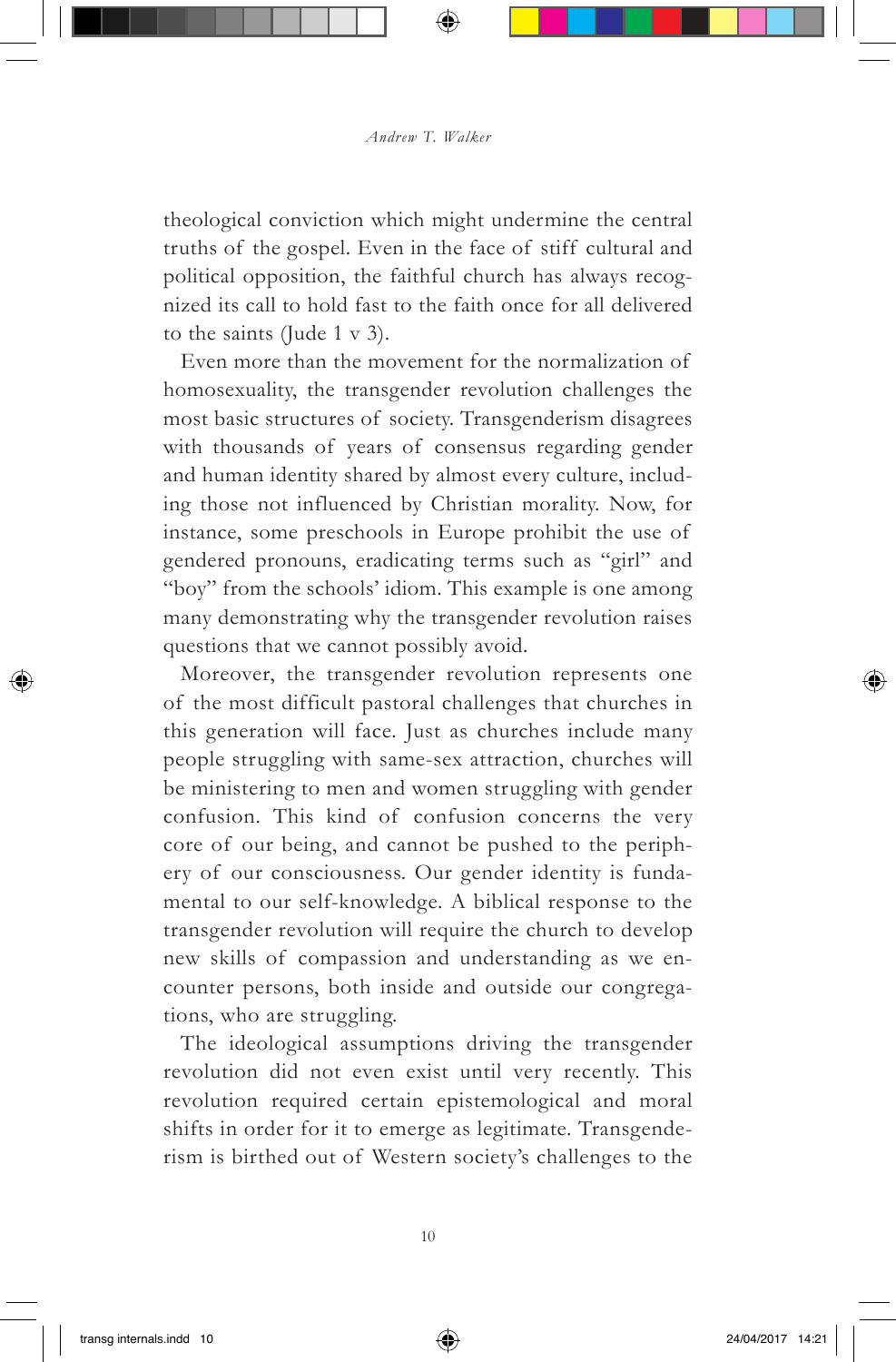institution of marriage and out of the project of social revolutionaries to redefine sexuality and normalize samesex relationships. These shifts deconstructed objective social norms and instead advocated a "social construction" of reality.

The reasons why Christians must confront the transgender revolution and why we must faithfully preach the gospel to transgender persons are because we love God and we love our neighbor. The sexual revolution is a failed experiment: one that will only result in personal tragedy and cultural chaos. The church should be a place of refuge for the casualties of the sexual revolution. We must point others to the redemption and healing found in the gospel of Christ. We must be a people who look to the gospel as we await the redemption of all things—including gender and sexuality—and the fulfillment of all of God's promises in Christ Jesus.

This book is the type of resource the church needs in these challenging times. Theologically careful and full of pastoral wisdom, Andrew not only unpacks the history and ideology of the transgender revolution; he also shows us how to respond faithfully to the challenges it poses with the gospel of Jesus Christ. This book should be in the hands of pastors, lay leaders, and church members everywhere.

The sexual revolution poses challenges that are not simply going to disappear. The church must be ready to meet these challenges with biblical fidelity and Christlike compassion. The church must move forward, confident that the Scriptures are sufficient, clear, and have the power to transform broken lives. We must remember that Scripture gives God's people a comprehensive worldview which equips us to wrestle with even the most challenging ethical dilemmas of our time. Finally, we must hold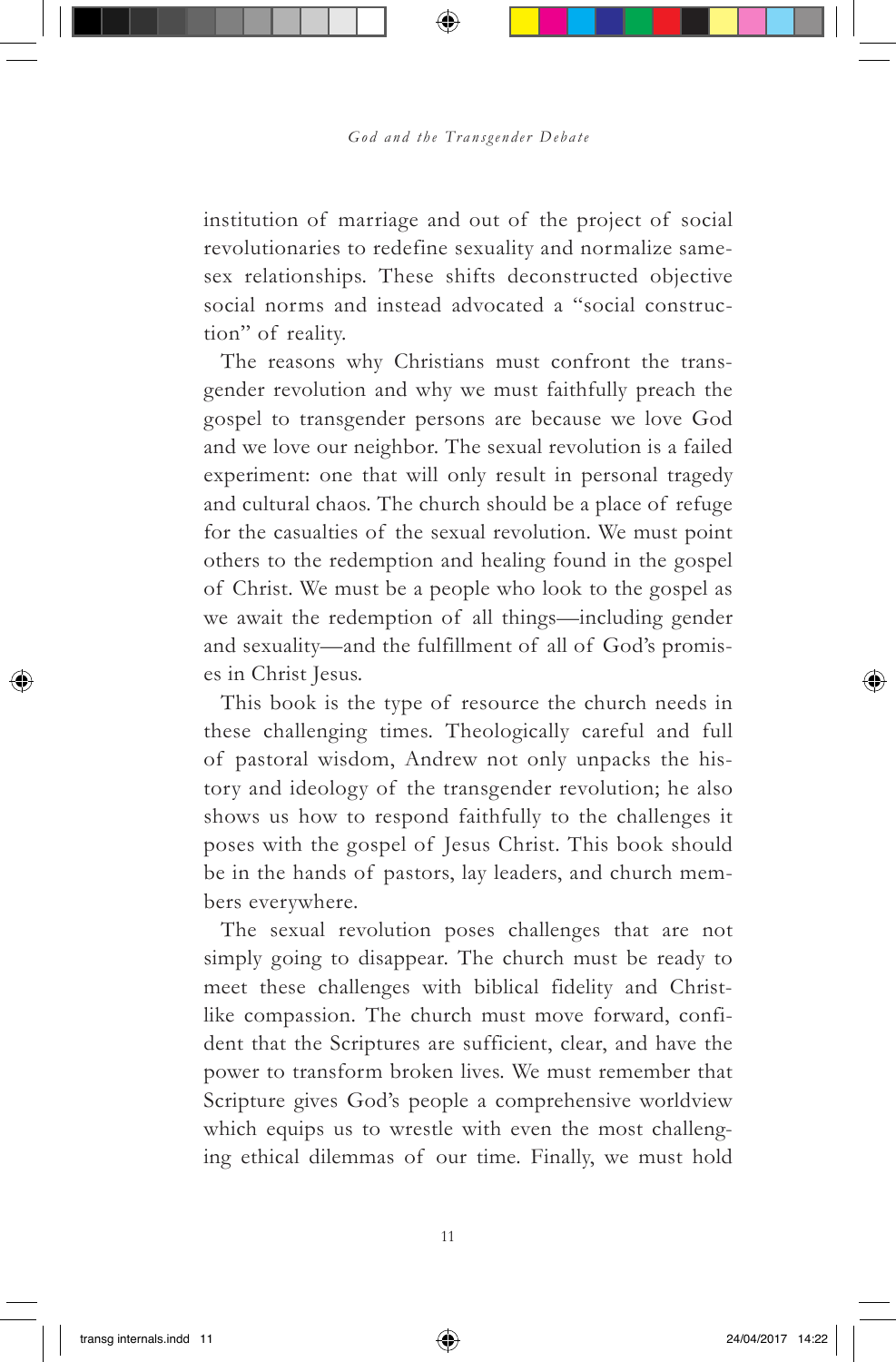fast to the gospel, knowing that it alone provides the only true remedy for all our troubles and struggles, and the only sure answer for all our questions and doubts.

> *Dr R. Albert Mohler, Jr. President, Southern Baptist Theological Seminary, Louisville, USA*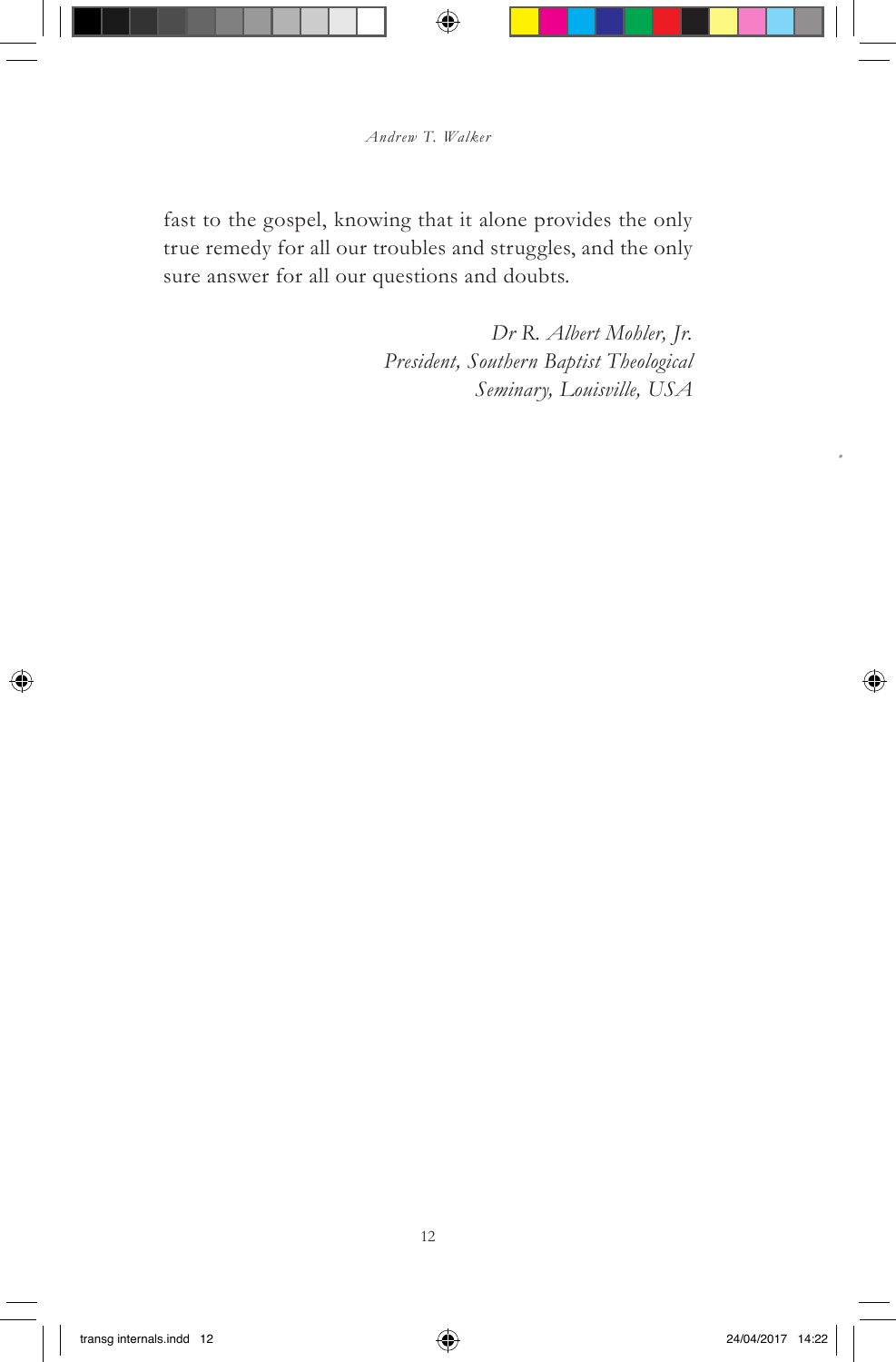*God and the Transgender Debate*

## 1E HAD **MPASSION**

J esus debated issues. But much more than that, he loved people.

All kinds of people came to speak with him during his time on earth. The religious insiders. The socially excluded. The handicapped. The undesirables. The rich, the poor, the young, the old. Those whose lives had been messed up by others, and those whose lives had been messed up by themselves.

And Jesus loved them all, made time for them all, and respected them all. He didn't always agree with them (and he disagreed with the religious insiders more than anyone). But he always loved them—especially those who came to him hurting. In a lovely phrase taken from the prophet Isaiah and applied to himself, Jesus described his approach to them:

*A bruised reed he will not break, and a smoldering wick he will not quench. (Matthew 12 v 20)*

The visual imagery Jesus uses is important to remember and beautiful to see. Jesus will not let fragile people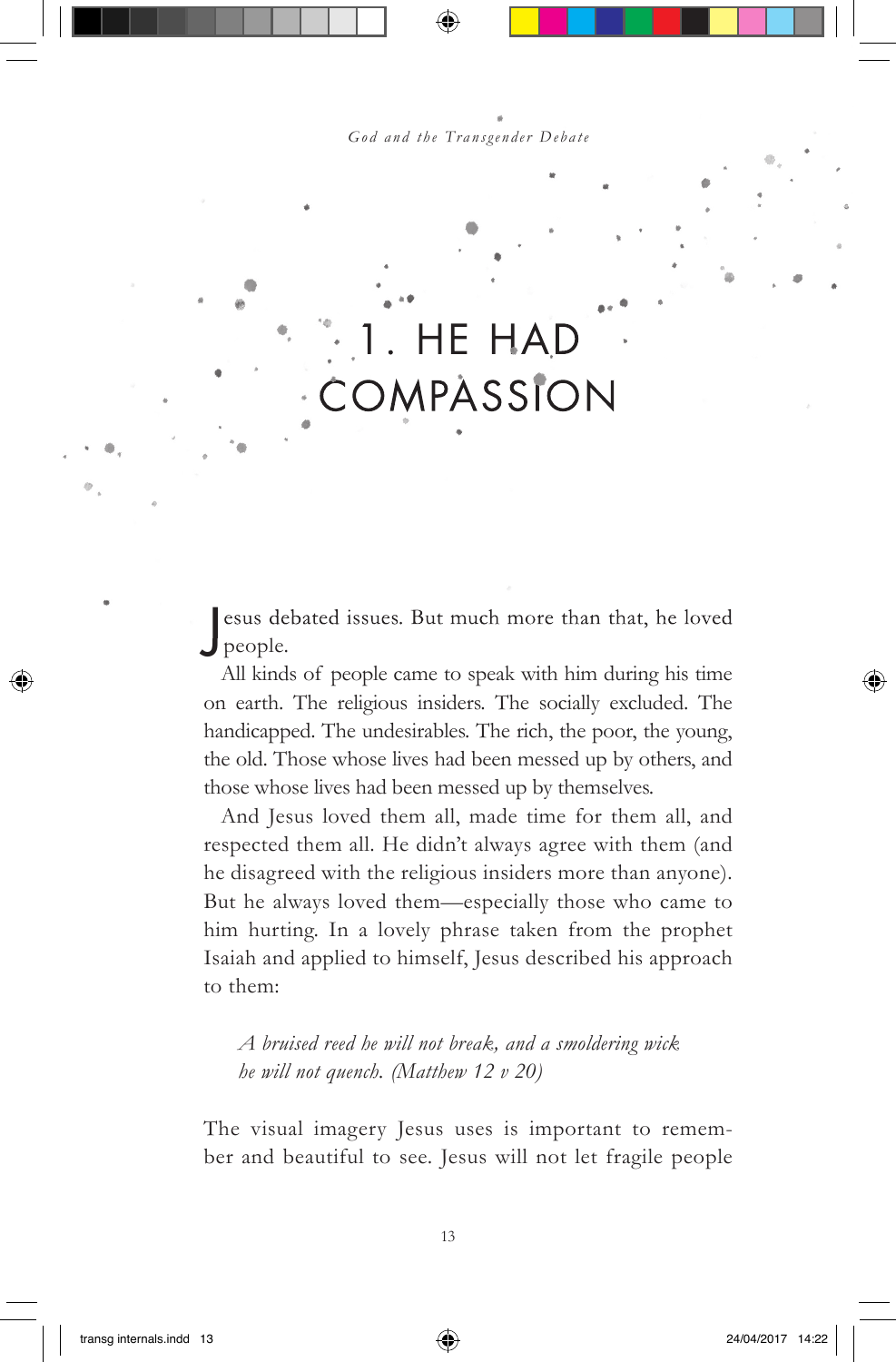crumble or collapse beneath the weight of their struggles. Jesus wants to take those who feel they are close to flickering out and help return them to brightness and warmth. Jesus is tender and gentle toward those who think they cannot go any further.

He described life with him as "rest," and invited the burdened to come and enjoy it:

*Come to me, all who labor and are heavy laden, and I will give you rest. Take my yoke upon you, and learn from me, for I am gentle and lowly in heart, and you will find rest for your souls. For my yoke is easy, and my burden is light. (Matthew 11 v 28-30)*

So if you're reading this close to your breaking point, if you're feeling that your spark is very, very dim or that you're too broken to stand—or if you know someone who is in that situation—Jesus says, *I get that. I see that. I love you, and I want to help. I may not always agree with you, but I will only disagree with you because I want the best for you. I've come to stiffen you, not to snap you. I don't snuff out flickering candles. I want to fan them into flames.*

Jesus loved people. That's important for me to remember as I write a book with the word "debate" in its title. And it's good for you to remember as you read a book with the word "transgender" in its title. Because at its heart, this debate isn't about a debate. It's about people: precious people made in the image of God who are hurting, who are confused, who are angry, who are scared, who may have been told by their family that they are unwelcome. It's about some people who are delighted with how culture has shifted when it comes to gender identity, and other people who are concerned about how culture has shifted.

What would Jesus do? He would listen to us, and he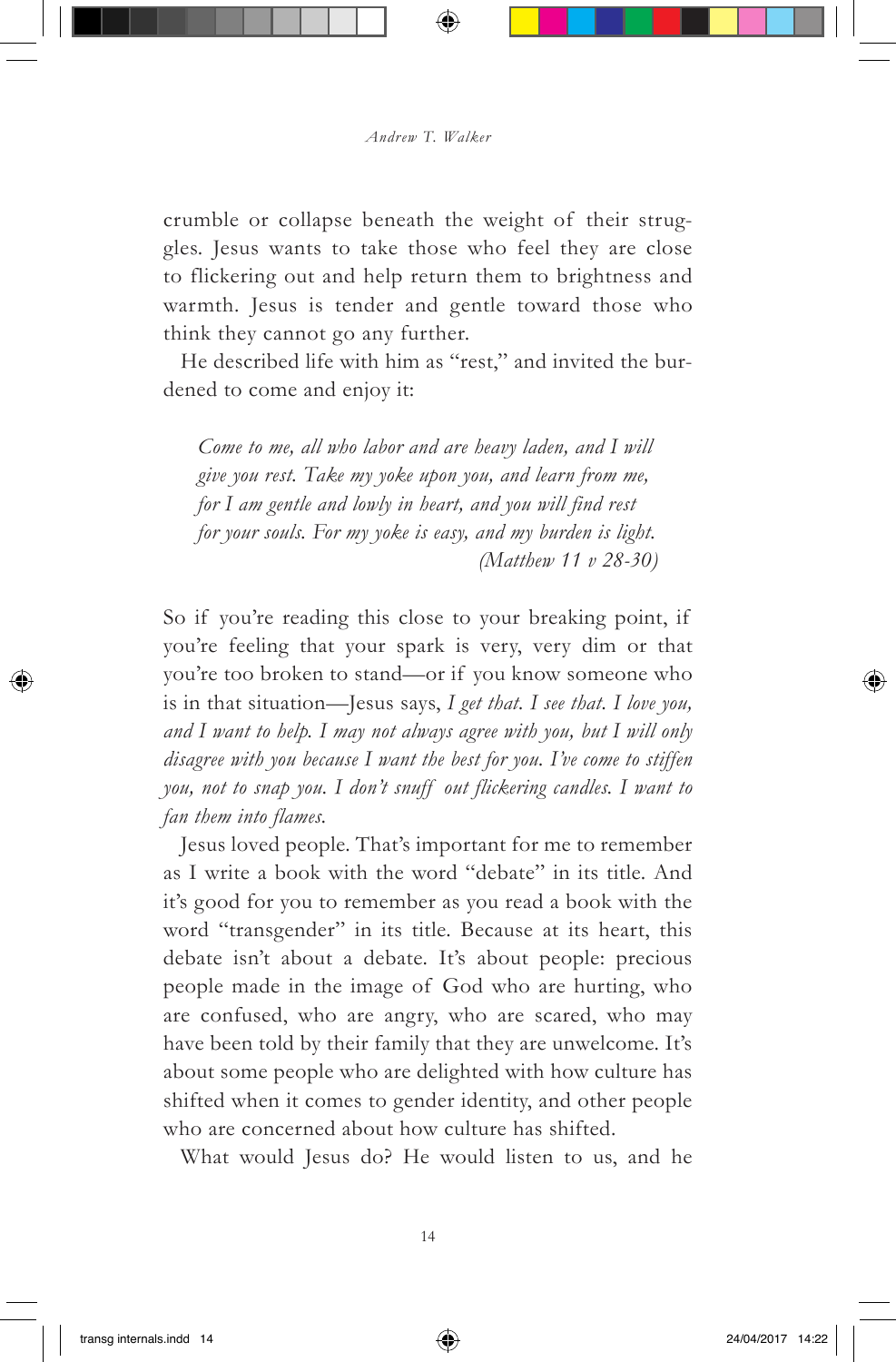would love us, and when he disagreed with us, it would always and only be out of compassion, never oppression. There is no hurting person he would mock, or shun, or insult, or sneer at. He is so determined to pursue what is best for all of us that he died—excluded, mocked and rejected—to secure it.

If this isn't the Jesus you have heard of, then I'm sorry. It is the Jesus who I seek to live with and for. And it is the Jesus whose words you'll hear in this book as we take a careful look at what the Bible really says about gender identity, and what that means for people who experience uncertainty or struggles with their gender identity; for those who love those who experience those struggles; and for churches who are (or should be) seeking to support those who experience gender-identity conflicts.

#### WHY THIS BOOK?

I'm writing this book because there's a revolution happening in Western culture that is exploding our assumptions and traditions of what it means to be a man or a woman.

This revolution is flipping over the tables of centuries-old norms. And there's some good that can come from it. It is good, for example, that people who experience distress about their gender identity are able to talk more openly and honestly about their struggles and feelings without everyone in society thinking they are a freak. Society is now attempting to help people who experience doubts and struggles with their gender identity, rather than push those people to the margins.

With that revolution comes a debate—a debate about what it means, if anything, to be a man or a woman. In this debate, there are many voices. Some are loud; many are quiet. Some are unfair and strident, from a variety of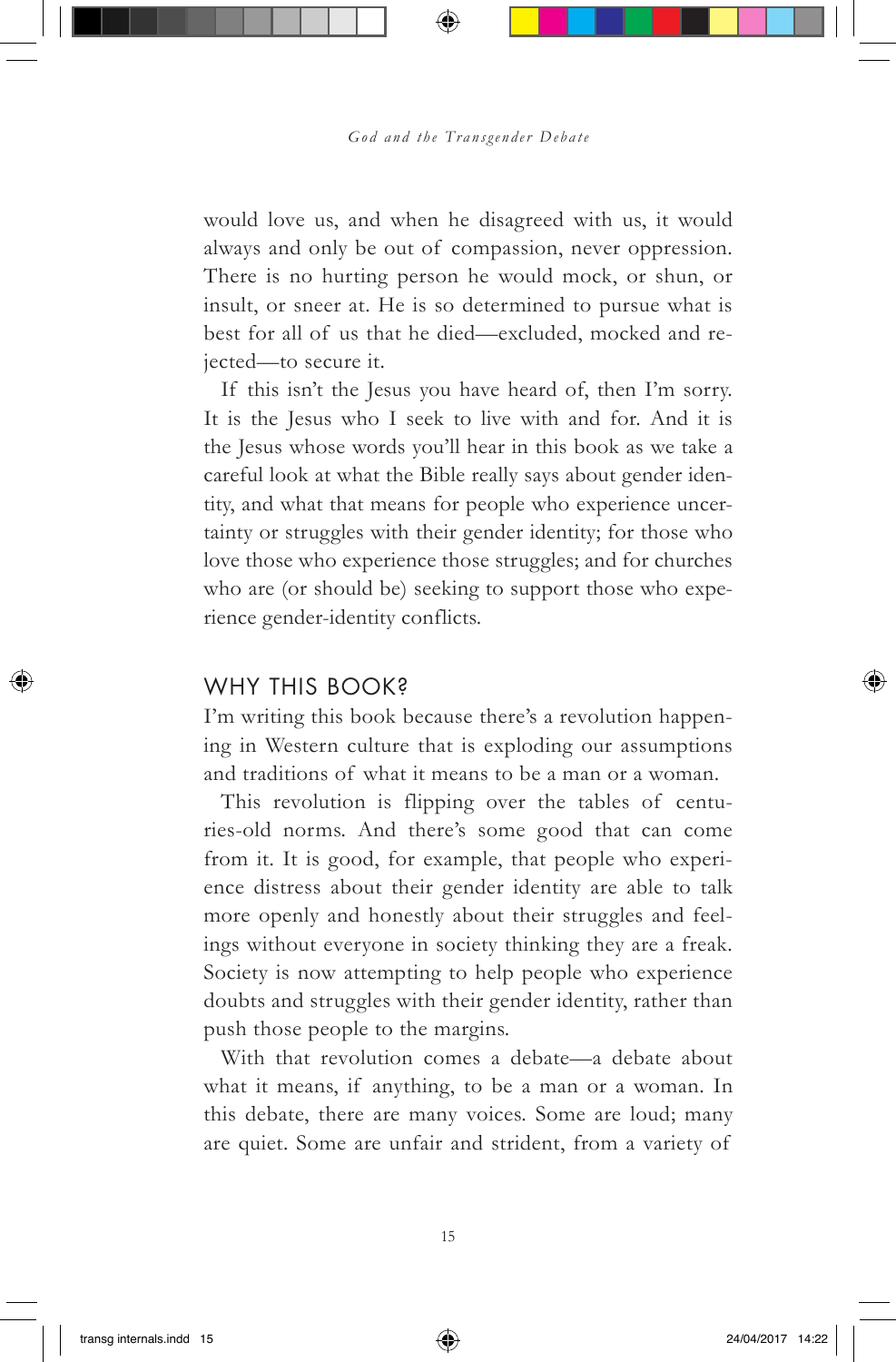perspectives. Others are measured and kind, from a variety of positions. Some are well-represented in the media, and others struggle to be heard.

I think it's important that God's voice is heard in this debate. That's what this book is about. It is not a medical or psychological study, nor is it a statistical analysis or political manifesto. It's aiming, as clearly as possible, to let God's voice be heard.

This is a book for busy, thoughtful people who want to consider what the Bible says about transgenderism, how that applies to situations they'll likely face, and, possibly, what that means for the struggles they or their loved ones are experiencing now. I'm writing for you if you want to learn more, love better, and are open to considering what God has to say about sex and gender in his word.

The only assumption taken in this book, and an assumption I'd ask you to be open to if you do not already subscribe to it, is that the Bible is God's word. Maybe you accept that truth; maybe you do not. But it is worth taking a look at every available resource to see what guidance it has for such a difficult, painful, emotive issue. And so the only favor I ask is that you read this book right through and see it as a whole. This is a hard issue, and it is not a simple one. Each chapter is, in many ways, reliant on other chapters, and no one chapter says everything that I think needs to be said.

Here's where we're heading. We'll begin with three short introductory chapters, to gain a grasp of how we've gotten to where we are as a culture, what it means to be transgender, and why and how people reach such different positions in this debate.

In chapters 5 to 7, we will examine what the Bible says about humanity, and therefore about gender.

Chapters 8 to 11 ground that in the real lives of ordinary people: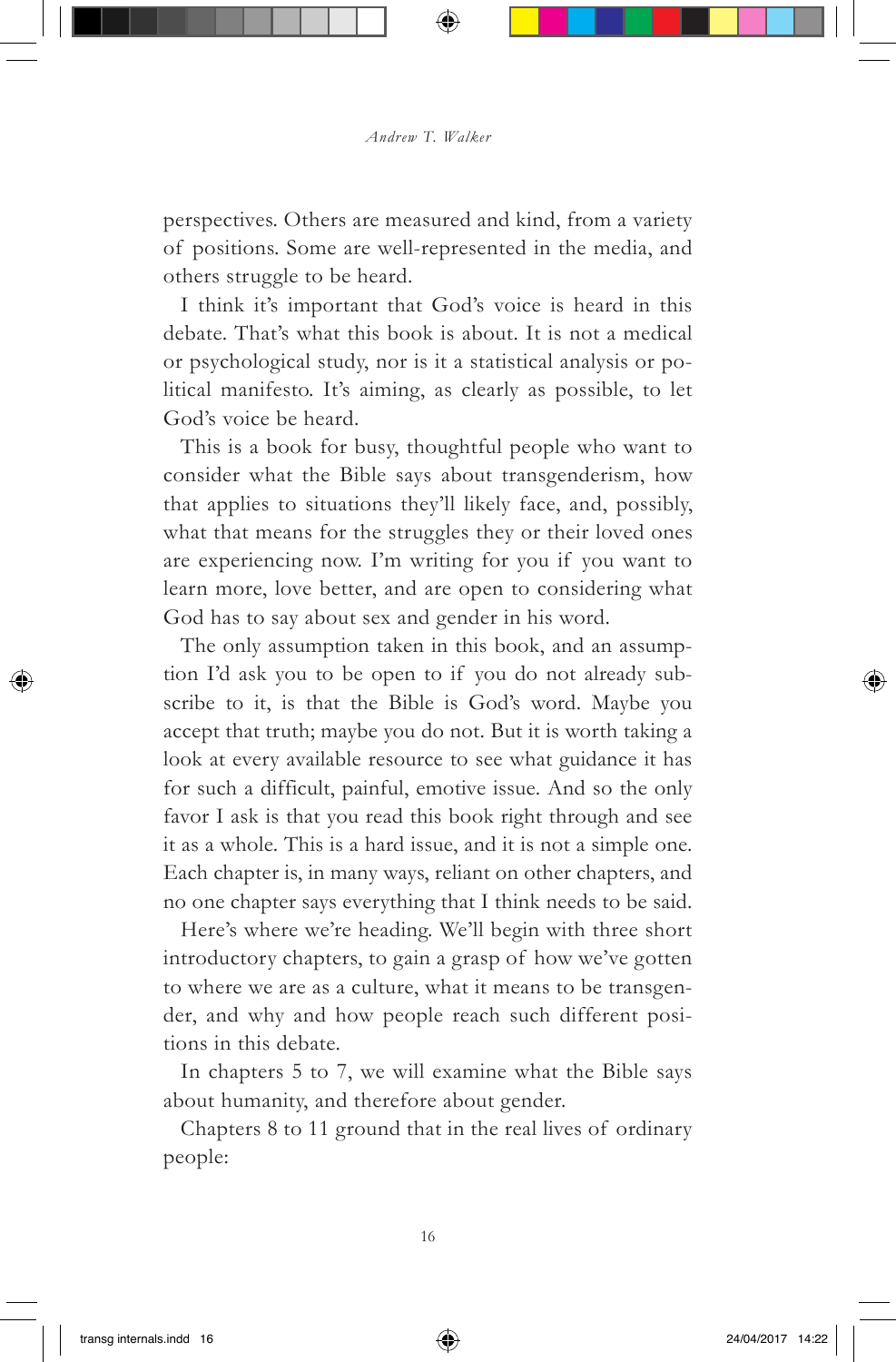- what this means for those who wish to love transgender neighbors
- what Jesus says to those who experience gender dysphoria or who identify as transgender
- how Jesus challenges local churches to show compassion to every person that enters our churches, regardless of who they are and what they think, while also taking seriously the truth of God's word
- how parents might speak to their children about gender identity.

At the end, there is a chapter of answers to important questions that the previous chapters haven't dealt with.

There's one more reason I've written this book: I'd love for the church not to be constantly playing catch-up in the culture. We shouldn't let it always be the case that the church addresses an issue only when the broader culture takes it up first. Christians lagged behind, for example, in showing a compassionate grace-and-truth response to homosexuality. Some of us forgot about truth. Most of us forgot about grace.

I pray that this won't happen again when it comes to gender identity. When it comes to speaking truth, showing compassion, and seeking justice, the church should be leading, not following. I hope this book is a contribution to that cause.

This book is not the last word on the subject or the last word in this debate. It won't satisfy every objection or answer every question. It's a start, not a finish.

In Matthew's Gospel we read of Jesus that…

*When he saw the crowds, he had compassion for them, because they were harassed and helpless, like sheep without a shepherd. (9 v 36)*